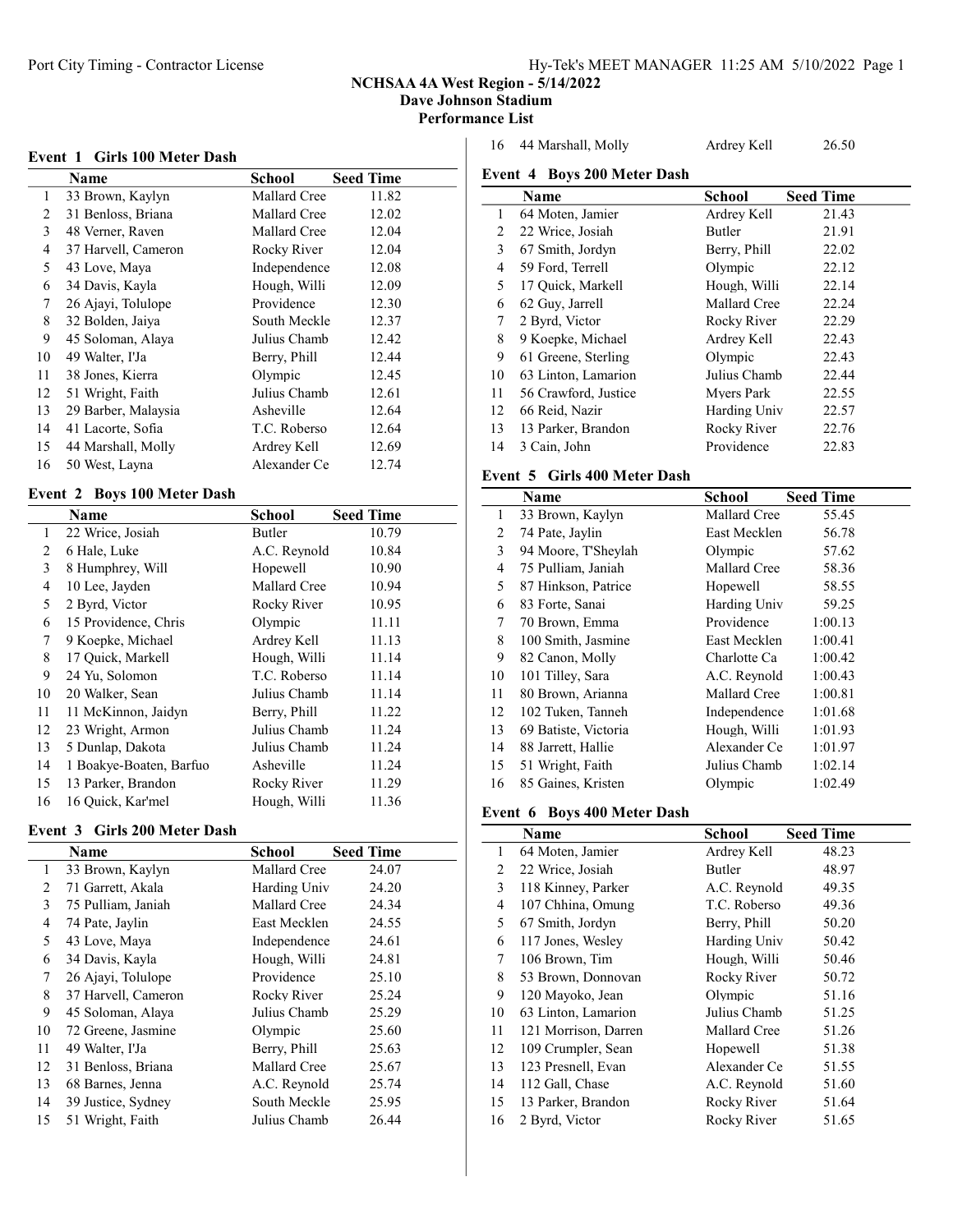#### NCHSAA 4A West Region - 5/14/2022

Dave Johnson Stadium

Performance List

| Event 7 Girls 800 Meter Run |  |  |  |  |  |
|-----------------------------|--|--|--|--|--|
|-----------------------------|--|--|--|--|--|

|    | Name                      | School       | <b>Seed Time</b> |
|----|---------------------------|--------------|------------------|
| 1  | 151 Walters, Lilly        | Hough, Willi | 2:16.34          |
| 2  | 143 Martin, Natalia       | Olympic      | 2:17.31          |
| 3  | 146 Rainey, Reagan        | Hough, Willi | 2:20.13          |
| 4  | 139 Jones, Emily          | Myers Park   | 2:21.94          |
| 5  | 145 Peck, Caitlin         | Ardrey Kell  | 2:22.25          |
| 6  | 189 Shoop, Mary Elizabetl | A.C. Revnold | 2:22.70          |
| 7  | 150 Van Dine, Julia       | Ardrey Kell  | 2:24.54          |
| 8  | 140 Kepple, Ella          | A.C. Reynold | 2:24.80          |
| 9  | 133 Fenton, Taylor        | Ardrey Kell  | 2:28.60          |
| 10 | 144 Miller, Sidra         | Watauga      | 2:28.80          |
| 11 | 136 Hall, Isabella        | Providence   | 2:28.96          |
| 12 | 127 Anderson, Gwendolyn   | Watauga      | 2:29.20          |
| 13 | 147 Strickland, Sophie    | Myers Park   | 2:30.32          |
| 14 | 137 Hamilton, Evva        | A.C. Reynold | 2:30.39          |
| 15 | 141 Leahy, Caroline       | South Meckle | 2:30.73          |
| 16 | 130 Brown, Abby           | Hough, Willi | 2:31.60          |

### Event 8 Boys 800 Meter Run

|    | Name                   | School       | <b>Seed Time</b> |
|----|------------------------|--------------|------------------|
| 1  | 153 Blakely, Braden    | T.C. Roberso | 1:57.77          |
| 2  | 166 Moore, Donald      | East Mecklen | 1:58.63          |
| 3  | 172 Potter, Nick       | Charlotte Ca | 1:59.38          |
| 4  | 163 Kepple, Ben        | A.C. Reynold | 1:59.92          |
| 5  | 177 Vargas, Aaron      | South Meckle | 2:00.43          |
| 6  | 154 Cannon, Ethan      | Watauga      | 2:02.00          |
| 7  | 176 Steiner, Levi      | T.C. Roberso | 2:02.12          |
| 8  | 178 Wagner, Jedd       | Hough, Willi | 2:02.30          |
| 9  | 161 Hill, Logan        | Charlotte Ca | 2:02.47          |
| 10 | 115 Huffman, Casey     | Providence   | 2:03.19          |
| 11 | 169 O'Neill, Leo       | Myers Park   | 2:03.47          |
| 12 | 180 Wheeler, Christian | Mallard Cree | 2:03.98          |
| 13 | 174 Rodgers, CJ        | Mallard Cree | 2:04.18          |
| 14 | 157 Fricano, Andrew    | Providence   | 2:04.23          |
| 15 | 109 Crumpler, Sean     | Hopewell     | 2:04.40          |
| 16 | 170 Parrish, Brackton  | Hough, Willi | 2:04.82          |

## Event 9 Girls 1600 Meter Run

|    | Name                      | School       | <b>Seed Time</b> |
|----|---------------------------|--------------|------------------|
| 1  | 151 Walters, Lilly        | Hough, Willi | 4:57.59          |
| 2  | 146 Rainey, Reagan        | Hough, Willi | 5:02.56          |
| 3  | 182 Dalton, Mary Bonner   | Myers Park   | 5:05.45          |
| 4  | 145 Peck, Caitlin         | Ardrey Kell  | 5:10.33          |
| 5  | 190 Wells, Anna           | Ardrey Kell  | 5:11.19          |
| 6  | 143 Martin, Natalia       | Olympic      | 5:11.26          |
| 7  | 144 Miller, Sidra         | Watauga      | 5:15.95          |
| 8  | 189 Shoop, Mary Elizabetl | A.C. Reynold | 5:19.62          |
| 9  | 183 Dixon, Claire         | Mvers Park   | 5:20.05          |
| 10 | 140 Kepple, Ella          | A.C. Reynold | 5:22.00          |
| 11 | 186 Key, Bennett          | Providence   | 5:23.45          |
| 12 | 127 Anderson, Gwendolyn   | Watauga      | 5:24.69          |
| 13 | 129 Bradle, Keely         | Providence   | 5:29.82          |
| 14 | 185 Herring, Kate         | Myers Park   | 5:34.68          |
| 15 | 132 Edwards, Phoebe       | Butler       | 5:36.77          |

| 16 | 184 Harvey, Paige | Ardrey Kell | 5:37.65 |
|----|-------------------|-------------|---------|
|    |                   |             |         |

## Event 10 Boys 1600 Meter Run **Name** School Seed Time<br>
200 Gibbons, Patrick Ardrey Kell 4:13.54 1 200 Gibbons, Patrick 2 194 Caudill, Seth Asheville 4:20.59 208 Roesch, Caleb South Meckle 4:24.60 163 Kepple, Ben A.C. Reynold 4:29.68 205 McMillan, Alec South Meckle 4:30.38 207 Pierce, Ian Charlotte Ca 4:32.72 196 D'Souza, Gavin Providence 4:36.12 202 Lakeman, Jon Providence 4:37.51 9 206 O'Neill, Emmett Myers Park 4:40.44 211 Wells, Joey Ardrey Kell 4:40.84 209 Simpson, Adam South Meckle 4:42.54 170 Parrish, Brackton Hough, Willi 4:42.90 195 Coffey, Parker Olympic 4:44.09 212 Young, Parker Providence 4:45.81 192 Carlton, Chase Hopewell 4:46.83 16 201 Haskin, Michael Asheville 4:47.00

### Event 11 Girls 3200 Meter Run

|    | <b>Name</b>               | School       | <b>Seed Time</b> |
|----|---------------------------|--------------|------------------|
| 1  | 182 Dalton, Mary Bonner   | Myers Park   | 10:30.20         |
| 2  | 186 Key, Bennett          | Providence   | 11:15.89         |
| 3  | 189 Shoop, Mary Elizabetl | A.C. Reynold | 11:32.90         |
| 4  | 213 Caudill, Hannah       | Asheville    | 11:34.00         |
| 5  | 190 Wells, Anna           | Ardrey Kell  | 11:38.63         |
| 6  | 144 Miller, Sidra         | Watauga      | 11:40.23         |
| 7  | 129 Bradle, Keely         | Providence   | 11:55.27         |
| 8  | 127 Anderson, Gwendolyn   | Watauga      | 11:55.82         |
| 9  | 187 Moore, Jasmine        | Providence   | 12:24.77         |
| 10 | 215 Smith, Josephine      | Ardrey Kell  | 12:42.96         |
| 11 | 132 Edwards, Phoebe       | Butler       | 12:48.56         |
| 12 | 128 Beach, Sophie         | Watauga      | 12:59.11         |
| 13 | 181 Bishop, Josie         | Charlotte Ca | 13:05.55         |
| 14 | 214 Hohenberger, Reese    | Ardrey Kell  | 13:16.11         |

#### Event 12 Boys 3200 Meter Run

|    | Name                      | <b>School</b> | <b>Seed Time</b> |
|----|---------------------------|---------------|------------------|
| 1  | 200 Gibbons, Patrick      | Ardrey Kell   | 9:16.08          |
| 2  | 221 Gopalakrishnan, Ragh  | Ardrey Kell   | 9:30.35          |
| 3  | 223 Grace, Nicholas       | Ardrey Kell   | 9:33.34          |
| 4  | 194 Caudill, Seth         | Asheville     | 9:34.61          |
| 5  | 224 Painter, AJ           | Charlotte Ca  | 9:36.39          |
| 6  | 207 Pierce, Ian           | Charlotte Ca  | 9:38.87          |
| 7  | 196 D'Souza, Gavin        | Providence    | 9:54.52          |
| 8  | 202 Lakeman, Jon          | Providence    | 9:54.68          |
| 9  | 226 Stetson, Cole         | T.C. Roberso  | 10:03.01         |
| 10 | 219 Cordero, Kevin        | T.C. Roberso  | 10:03.96         |
| 11 | 222 Gordon, Tyler         | T.C. Roberso  | 10:14.43         |
| 12 | 201 Haskin, Michael       | Asheville     | 10:15.28         |
| 13 | 197 Driscoll, Joshua      | <b>Butler</b> | 10:20.36         |
| 14 | 217 Campbell, Ethan       | Watauga       | 10:26.61         |
| 15 | 218 Caterino, Anthony     | Providence    | 10:30.73         |
| 16 | 210 Torres Rodriguez, Kev | Hough, Willi  | 10:48.84         |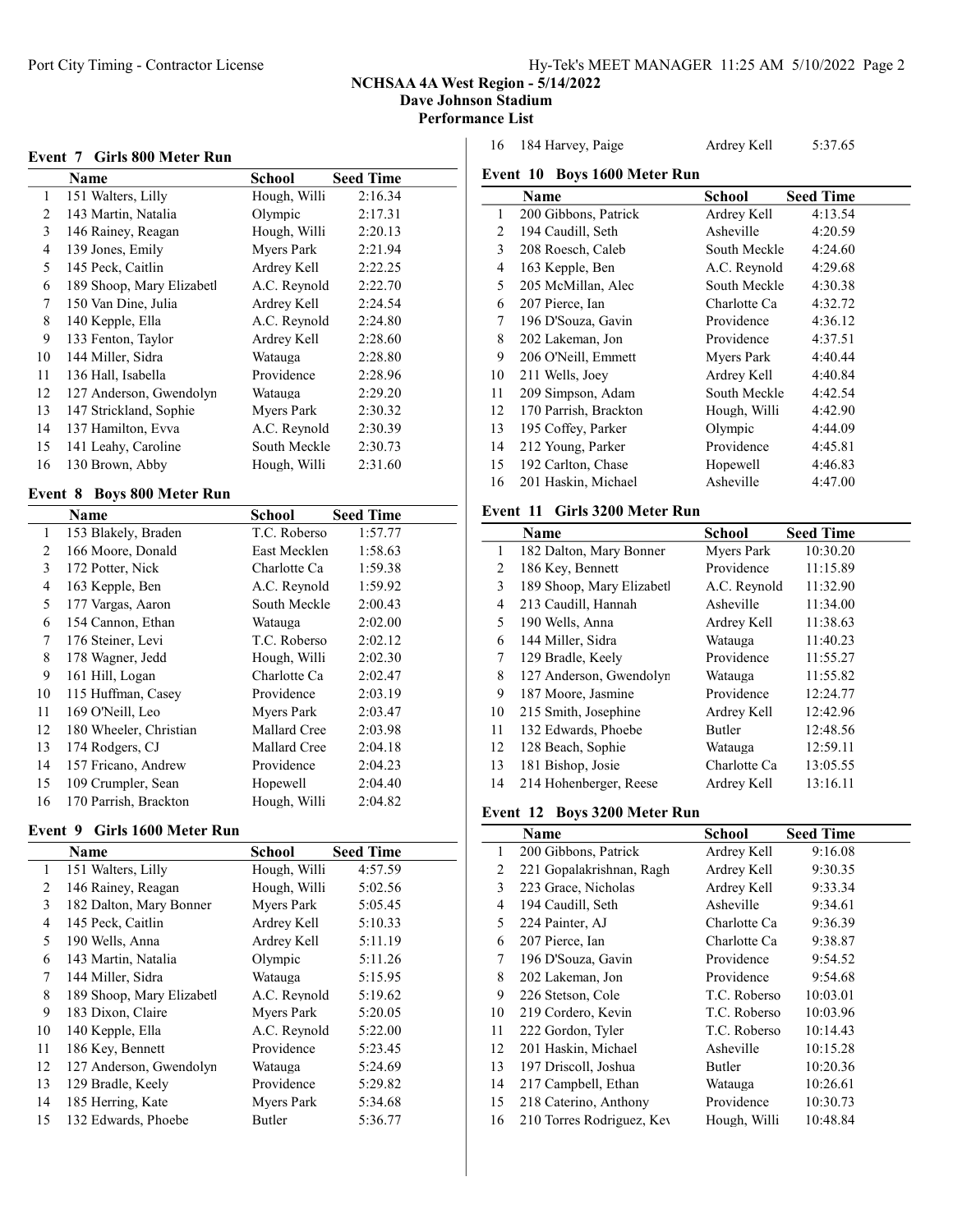#### NCHSAA 4A West Region - 5/14/2022

Dave Johnson Stadium

#### Performance List

#### Event 13 Girls 100 Meter Hurdles

|    | Name                   | School       | <b>Seed Time</b> |
|----|------------------------|--------------|------------------|
| 1  | 71 Garrett, Akala      | Harding Univ | 13.33            |
| 2  | 233 Gibbons, Riley     | Ardrey Kell  | 14.93            |
| 3  | 242 Pittman, Makhiyah  | Olympic      | 14.96            |
| 4  | 250 Washington, Summer | Rocky River  | 15.07            |
| 5  | 241 PenaSoto, Carmen   | Berry, Phill | 15.21            |
| 6  | 227 Andrews, Nyree     | Mallard Cree | 15.25            |
| 7  | 236 Ilarraza, Reyniyah | Olympic      | 15.27            |
| 8  | 248 Thomas, Alex       | Asheville    | 15.31            |
| 9  | 235 Hopkins, Amaya     | South Meckle | 15.48            |
| 10 | 231 Cousin, Zoe        | Ardrey Kell  | 15.53            |
| 11 | 237 Jones, Layla       | Mallard Cree | 15.74            |
| 12 | 229 Brown, Morgan      | Independence | 16.00            |
| 13 | 243 Rodriquez, Jessica | North Meckle | 16.04            |
| 14 | 247 Stokes, Jasmine    | Rocky River  | 16.53            |
| 15 | 240 Njimogna, Raouda   | Ardrey Kell  | 16.67            |
| 16 | 232 Draughn, Nadia     | Independence | 16.87            |

### Event 14 Boys 110 Meter Hurdles

|    | Name                   | School       | <b>Seed Time</b> |
|----|------------------------|--------------|------------------|
|    |                        |              |                  |
| 1  | 252 Branker, Xavier    | Ardrey Kell  | 14.33            |
| 2  | 268 Saw, Mosley        | Independence | 14.78            |
| 3  | 266 Morrow, Jaylen     | Julius Chamb | 15.19            |
| 4  | 272 Watkins, Christian | A.C. Reynold | 15.25            |
| 5  | 260 Jordan, Braden     | South Meckle | 15.32            |
| 6  | 258 Hodge, Nikyan      | Olympic      | 15.34            |
| 7  | 271 Triplett, Anthony  | A.C. Reynold | 15.44            |
| 8  | 251 Battle, Justin     | North Meckle | 15.44            |
| 9  | 273 Wilkerson, Jaxsen  | South Caldwe | 15.70            |
| 10 | 259 Hunt, Davis        | Watauga      | 15.72            |
| 11 | 269 Steadman, Khairi   | Rocky River  | 15.75            |
| 12 | 267 Nti, Joel          | North Meckle | 15.92            |
| 13 | 261 Knight, Solomon    | Hough, Willi | 15.94            |
| 14 | 253 Danner, Pierce     | Ardrey Kell  | 16.35            |
| 15 | 264 Liu, Archer        | Providence   | 16.51            |
| 16 | 254 Davis, Andrew      | Ardrey Kell  | 16.88            |

## Event 15 Girls 300 Meter Hurdles

|    | Name                   | School       | <b>Seed Time</b> |
|----|------------------------|--------------|------------------|
| 1  | 71 Garrett, Akala      | Harding Univ | 40.62            |
| 2  | 241 PenaSoto, Carmen   | Berry, Phill | 45.57            |
| 3  | 250 Washington, Summer | Rocky River  | 45.63            |
| 4  | 227 Andrews, Nyree     | Mallard Cree | 45.91            |
| 5  | 235 Hopkins, Amaya     | South Meckle | 46.03            |
| 6  | 243 Rodriquez, Jessica | North Meckle | 46.32            |
| 7  | 247 Stokes, Jasmine    | Rocky River  | 46.47            |
| 8  | 278 Tyson, Sky Bleu    | Olympic      | 47.34            |
| 9  | 233 Gibbons, Riley     | Ardrey Kell  | 47.84            |
| 10 | 242 Pittman, Makhiyah  | Olympic      | 48.38            |
| 11 | 274 Barnes, Janya      | Olympic      | 48.51            |
| 12 | 240 Njimogna, Raouda   | Ardrey Kell  | 48.53            |
| 13 | 277 Shryock, Sydney    | Hough, Willi | 48.65            |
| 14 | 232 Draughn, Nadia     | Independence | 49.07            |
| 15 | 237 Jones, Layla       | Mallard Cree | 50.07            |

276 McFadden, Tiara Mallard Cree 50.69

## Event 16 Boys 300 Meter Hurdles **Name** School Seed Time<br>252 Branker, Xavier Ardrey Kell 38.43 1 252 Branker, Xavier 288 Sprouse, Colyn T.C. Roberso 40.28 280 Angulo, Jaysen Ardrey Kell 40.52 258 Hodge, Nikyan Olympic 40.54 268 Saw, Mosley Independence 40.83 260 Jordan, Braden South Meckle 41.03 266 Morrow, Jaylen Julius Chamb 41.11 8 251 Battle, Justin North Meckle 41.32 9 269 Steadman, Khairi Rocky River 41.32 271 Triplett, Anthony A.C. Reynold 41.52 259 Hunt, Davis Watauga 41.64 12 287 Skeins, M.A. **A.C. Reynold** 41.89 261 Knight, Solomon Hough, Willi 42.04 272 Watkins, Christian A.C. Reynold 42.24 285 McBurney, Jonah South Caldwe 42.31 255 Duarte, Christopher Providence 42.34

## Event 17 Girls 4x100 Meter Relay

|    | <b>Team</b>         | Relay | <b>Seed Time</b> |
|----|---------------------|-------|------------------|
| 1  | <b>Mallard Cree</b> | А     | 47.55            |
| 2  | Olympic             | A     | 48.96            |
| 3  | <b>Butler</b>       | A     | 49.60            |
| 4  | South Meckle        | A     | 49.98            |
| 5  | Asheville           | A     | 50.06            |
| 6  | Providence          | A     | 50.36            |
| 7  | Rocky River         | А     | 50.57            |
| 8  | A.C. Reynold        | А     | 50.84            |
| 9  | Myers Park          | A     | 50.92            |
| 10 | Ardrey Kell         | A     | 51.17            |
| 11 | Berry, Phill        | A     | 51.19            |
| 12 | Julius Chamb        | A     | 51.22            |
| 13 | Alexander Ce        | A     | 51.74            |
| 14 | Hough, Willi        | A     | 51.74            |
| 15 | Hopewell            | A     | 51.78            |
| 16 | Watauga             | А     | 52.11            |

### Event 18 Boys 4x100 Meter Relay

|    | <b>Team</b>   | Relay | <b>Seed Time</b> |
|----|---------------|-------|------------------|
| 1  | Mallard Cree  | А     | 41.37            |
| 2  | Olympic       | A     | 42.72            |
| 3  | Julius Chamb  | A     | 42.96            |
| 4  | <b>Butler</b> | A     | 42.98            |
| 5  | Ardrey Kell   | A     | 43.10            |
| 6  | Independence  | A     | 43.17            |
| 7  | Berry, Phill  | A     | 43.25            |
| 8  | Hough, Willi  | А     | 43.27            |
| 9  | A.C. Reynold  | A     | 43.40            |
| 10 | Hopewell      | A     | 43.42            |
| 11 | Providence    | A     | 43.45            |
| 12 | Asheville     | A     | 43.76            |
| 13 | Myers Park    | А     | 43.89            |
| 14 | T.C. Roberso  | А     | 44.04            |
|    |               |       |                  |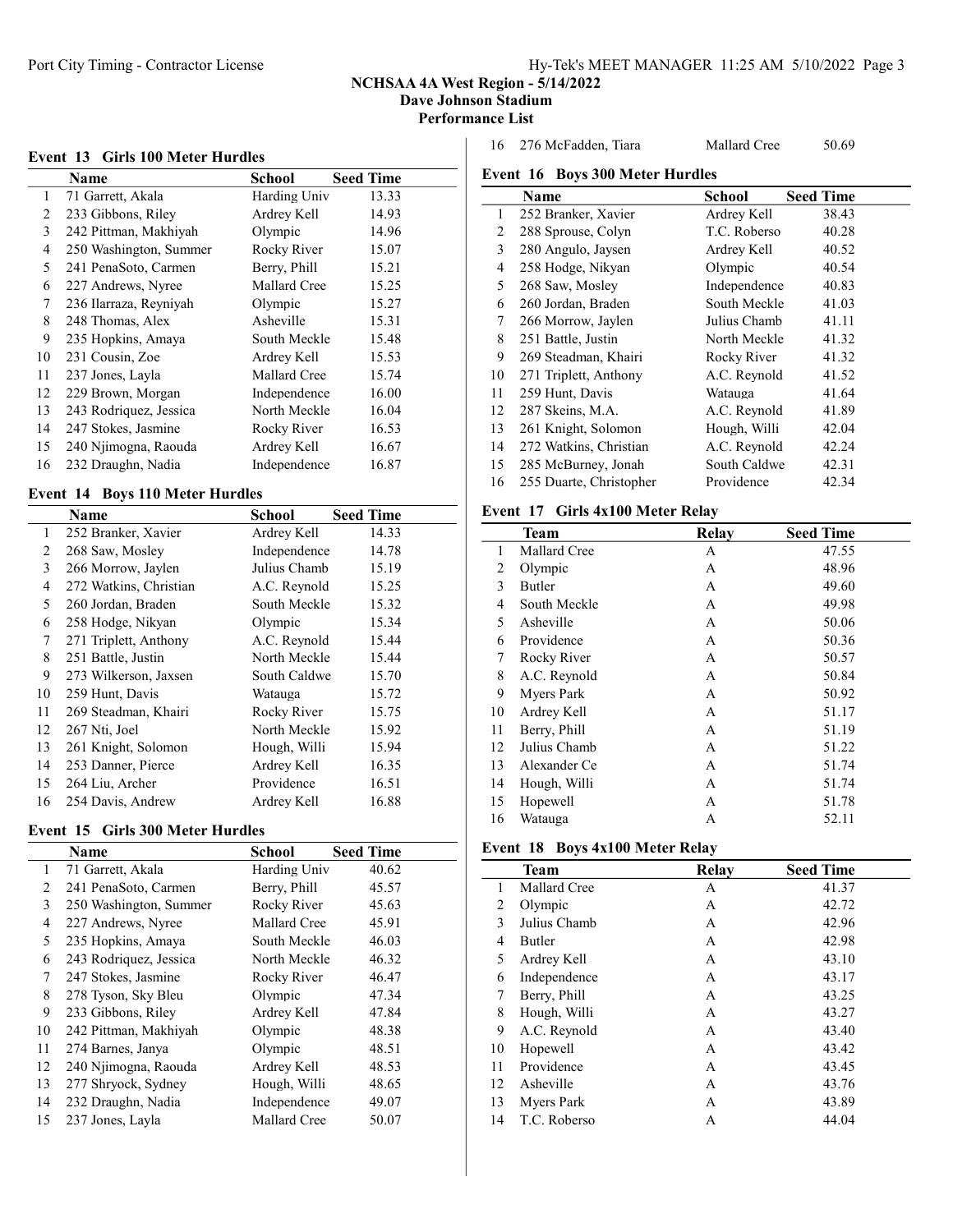## NCHSAA 4A West Region - 5/14/2022 Dave Johnson Stadium

Performance List

| Event 18 (Boys 4x100 Meter Relay) |                                           |              |                  |  |  |  |
|-----------------------------------|-------------------------------------------|--------------|------------------|--|--|--|
|                                   | Team                                      | <b>Relay</b> | <b>Seed Time</b> |  |  |  |
| 15                                | Rocky River                               | A            | 44.41            |  |  |  |
| 16                                | Charlotte Ca                              | A            | 45.28            |  |  |  |
| Event 19 Girls 4x200 Meter Relay  |                                           |              |                  |  |  |  |
|                                   | <b>Team</b>                               | <b>Relay</b> | <b>Seed Time</b> |  |  |  |
| $\mathbf{1}$                      | Mallard Cree                              | A            | 1:42.90          |  |  |  |
| 2                                 | Olympic                                   | A            | 1:44.42          |  |  |  |
| 3                                 | Rocky River                               | A            | 1:45.62          |  |  |  |
| 4                                 | Hough, Willi                              | A            | 1:45.64          |  |  |  |
| 5                                 | Asheville                                 | A            | 1:46.48          |  |  |  |
| 6                                 | Berry, Phill                              | A            | 1:46.69          |  |  |  |
| 7                                 | A.C. Reynold                              | A            | 1:46.70          |  |  |  |
| 8                                 | Hopewell                                  | A            | 1:47.17          |  |  |  |
| 9                                 | Julius Chamb                              | A            | 1:47.35          |  |  |  |
| 10                                | Myers Park                                | A            | 1:47.93          |  |  |  |
| 11                                | <b>Butler</b>                             | A            | 1:49.38          |  |  |  |
| 12                                | Watauga                                   | A            | 1:51.21          |  |  |  |
| 13                                | Charlotte Ca                              | A            | 1:51.22          |  |  |  |
| 14                                | Alexander Ce                              | A            | 1:52.20          |  |  |  |
| 15                                | Ardrey Kell                               | A            | 1:52.90          |  |  |  |
| 16                                | South Caldwe                              | A            | 1:54.18          |  |  |  |
|                                   | Event 20<br><b>Boys 4x200 Meter Relay</b> |              |                  |  |  |  |
|                                   | <b>Team</b>                               | <b>Relay</b> | <b>Seed Time</b> |  |  |  |
| 1                                 | Mallard Cree                              | A            | 1:26.57          |  |  |  |
| 2                                 | Ardrey Kell                               | A            | 1:28.87          |  |  |  |
| 3                                 | Olympic                                   | A            | 1:29.28          |  |  |  |
| $\overline{4}$                    | A.C. Reynold                              | A            | 1:29.33          |  |  |  |
| 5                                 | Julius Chamb                              | A            | 1:29.50          |  |  |  |
| 6                                 | Hopewell                                  | A            | 1:30.04          |  |  |  |
| 7                                 | <b>Butler</b>                             | A            | 1:30.06          |  |  |  |
| $\,$ $\,$                         | Independence                              | A            | 1:30.10          |  |  |  |
| 9                                 | T.C. Roberso                              | A            | 1:30.46          |  |  |  |
| 10                                | Hough, Willi                              | A            | 1:30.94          |  |  |  |
| 11                                | Rocky River                               | A            | 1:31.49          |  |  |  |
| 12                                | North Meckle                              | Α            | 1:31.60          |  |  |  |

## 12 Watauga A 4:28.10 13 Charlotte Ca A 4:34.33 14 South Caldwe A 4:34.60 Julius Chamb A 4:42.26

## Event 22 Boys 4x400 Meter Relay

|    | <b>Team</b>  | Relay | <b>Seed Time</b> |
|----|--------------|-------|------------------|
| 1  | T.C. Roberso | А     | 3:24.62          |
| 2  | A.C. Reynold | A     | 3:25.08          |
| 3  | Mallard Cree | A     | 3:25.55          |
| 4  | Ardrey Kell  | A     | 3:25.74          |
| 5  | Hough, Willi | A     | 3:26.59          |
| 6  | Butler       | A     | 3:27.80          |
| 7  | Rocky River  | A     | 3:28.10          |
| 8  | Julius Chamb | A     | 3:28.56          |
| 9  | Hopewell     | A     | 3:28.62          |
| 10 | Olympic      | A     | 3:29.22          |
| 11 | East Mecklen | A     | 3:30.46          |
| 12 | Myers Park   | A     | 3:32.58          |
| 13 | Harding Univ | A     | 3:34.62          |
| 14 | Berry, Phill | A     | 3:37.31          |
| 15 | Asheville    | A     | 3:37.60          |
| 16 | Charlotte Ca | A     | 3:38.00          |

## Event 23 Girls 4x800 Meter Relay

|              | <b>Team</b>       | Relay | <b>Seed Time</b> |  |
|--------------|-------------------|-------|------------------|--|
| $\mathbf{1}$ | Ardrey Kell       | A     | 9:30.20          |  |
| 2            | Olympic           | А     | 9:33.90          |  |
| 3            | <b>Myers Park</b> | А     | 9:54.21          |  |
| 4            | A.C. Reynold      | А     | 9:57.39          |  |
| 5            | Watauga           | А     | 10:02.81         |  |
| 6            | Hough, Willi      | А     | 10:03.42         |  |
| 7            | Providence        | A     | 10:08.40         |  |
| 8            | East Mecklen      | А     | 10:34.40         |  |
| 9            | Charlotte Ca      | A     | 10:52.07         |  |
| 10           | T.C. Roberso      | A     | 10:55.85         |  |
| 11           | Mallard Cree      | А     | 10:55.92         |  |
|              |                   |       |                  |  |

## Event 24 Boys 4x800 Meter Relay

|    | <b>Team</b>  | Relay | <b>Seed Time</b> |
|----|--------------|-------|------------------|
| 1  | T.C. Roberso | A     | 8:17.43          |
| 2  | Ardrey Kell  | А     | 8:17.62          |
| 3  | Charlotte Ca | A     | 8:20.23          |
| 4  | Hough, Willi | А     | 8:20.37          |
| 5  | Providence   | A     | 8:23.36          |
| 6  | East Mecklen | A     | 8:24.04          |
| 7  | Myers Park   | A     | 8:25.31          |
| 8  | Mallard Cree | A     | 8:25.67          |
| 9  | Olympic      | A     | 8:29.95          |
| 10 | Asheville    | A     | 8:31.29          |
| 11 | Watauga      | A     | 8:48.64          |
| 12 | Rocky River  | A     | 8:51.68          |
| 13 | A.C. Reynold | A     | 8:58.68          |

# Event 25 Girls High Jump

 $\overline{a}$ 

| <b>Name</b>       | <b>School</b> | <b>Seed Mark</b> |  |
|-------------------|---------------|------------------|--|
| 373 Scott, Cheyla | <b>Butler</b> | $5-10.00$        |  |

|  |  |  |  | Event 21 Girls 4x400 Meter Relay |  |
|--|--|--|--|----------------------------------|--|
|--|--|--|--|----------------------------------|--|

|    |              | v     |                  |  |
|----|--------------|-------|------------------|--|
|    | <b>Team</b>  | Relay | <b>Seed Time</b> |  |
| 1  | Olympic      | A     | 3:59.20          |  |
| 2  | Mallard Cree | A     | 4:00.19          |  |
| 3  | Myers Park   | A     | 4:07.80          |  |
| 4  | Berry, Phill | A     | 4:07.97          |  |
| 5  | Providence   | A     | 4:09.56          |  |
| 6  | East Mecklen | A     | 4:10.60          |  |
| 7  | Rocky River  | A     | 4:12.11          |  |
| 8  | Hopewell     | A     | 4:13.18          |  |
| 9  | A.C. Reynold | A     | 4:13.54          |  |
| 10 | Independence | A     | 4:16.91          |  |
| 11 | Ardrey Kell  | Α     | 4:24.93          |  |
|    |              |       |                  |  |

13 Myers Park A 1:32.27 Harding Univ A 1:32.59 15 Berry, Phill A 1:33.00 Providence A 1:33.54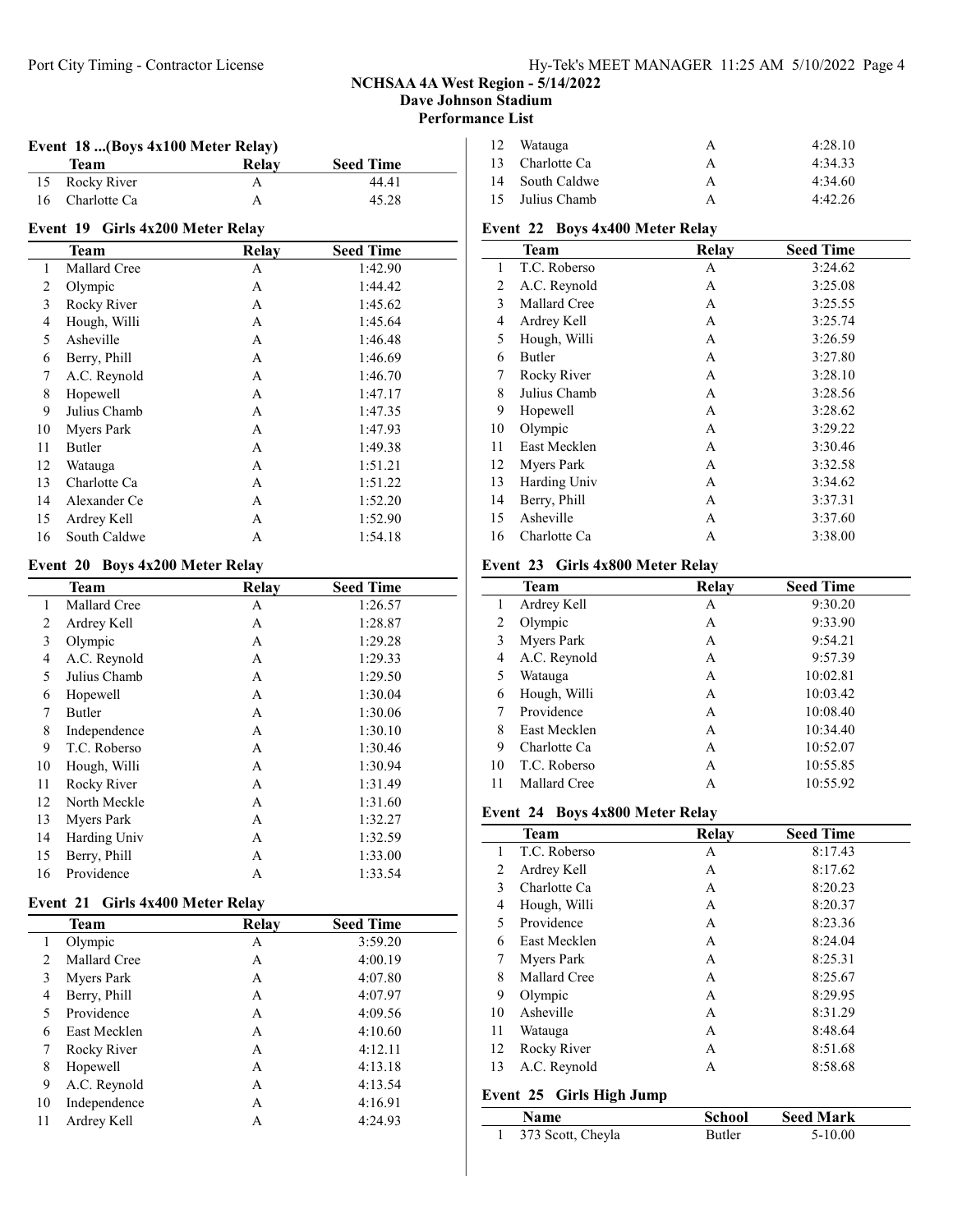NCHSAA 4A West Region - 5/14/2022 Dave Johnson Stadium

Performance List

## Event 25 ...(Girls High Jump)

|    | Name                    | School       | <b>Seed Mark</b> |
|----|-------------------------|--------------|------------------|
| 2  | 382 Williamson, Jazmine | Olympic      | 5-06.00          |
| 3  | 345 Evans, Kaitlyn      | Butler       | 5-04.00          |
| 4  | 68 Barnes, Jenna        | A.C. Reynold | 5-04.00          |
| 5  | 489 Kamba, Exacte       | Mallard Cree | 5-02.00          |
| 6  | 492 Wimberly, Ashlynn   | Mallard Cree | 5-02.00          |
| 7  | 491 Sugg, Grace         | Providence   | 5-02.00          |
| 8  | 244 Schubert, Sara      | Providence   | $5 - 00.00$      |
| 9  | 488 Dailey, Kyla        | Mallard Cree | $5 - 00.00$      |
| 10 | 490 Martin, Emma        | Watauga      | $4 - 11.00$      |
| 11 | 233 Gibbons, Riley      | Ardrey Kell  | $4 - 11.00$      |
| 12 | 240 Njimogna, Raouda    | Ardrey Kell  | $4 - 10.00$      |
| 13 | 364 Mcdaniel, Kaley     | Alexander Ce | $4 - 10.00$      |
| 14 | 487 Burnett, In'Dea     | Olympic      | 4-09.00          |
| 15 | 486 Baldwin, Lena       | Asheville    | 4-08.00          |

## Event 26 Boys High Jump

|    | Name                     | School        | <b>Seed Mark</b> |
|----|--------------------------|---------------|------------------|
| 1  | 502 McCormick, Rashad    | Hough, Willi  | 6-06.00          |
| 2  | 495 Catherman, Cole      | Hough, Willi  | 6-04.00          |
| 3  | 273 Wilkerson, Jaxsen    | South Caldwe  | 6-04.00          |
| 4  | 500 Joyner, Aris         | Asheville     | $6 - 02.00$      |
| 5  | 7 Herring, Reid          | Providence    | $6 - 02.00$      |
| 6  | 503 McDuffie, Zion       | Butler        | $6 - 02.00$      |
| 7  | 497 Cunningham, Asher    | A.C. Reynold  | $6 - 02.00$      |
| 8  | 496 Clark, Shakir        | Julius Chamb  | $6 - 02.00$      |
| 9  | 442 Hartman, Kellen      | Alexander Ce  | $6 - 02.00$      |
| 10 | 504 Scott, Peyton        | <b>Butler</b> | 6-00.00          |
| 11 | 507 Swaringen, James     | Asheville     | 6-00.00          |
| 12 | 414 Purvis, Craig        | Rocky River   | $6 - 00.00$      |
| 13 | 498 Dillahunt, Solomon   | Mallard Cree  | $6 - 00.00$      |
| 14 | 493 Burley, Mac          | Charlotte Ca  | $5-10.00$        |
| 15 | 483 Ratchford, Jahivanni | Rocky River   | 5-10.00          |
| 16 | 506 Stamey, Holt         | Hough, Willi  | 5-10.00          |

### Event 27 Girls Pole Vault

|    | Name                     | School        | <b>Seed Mark</b> |
|----|--------------------------|---------------|------------------|
| 1  | 543 McCoury, Talia       | Providence    | 11-01.00         |
| 2  | 541 Goode, Sarah         | Watauga       | 11-00.00         |
| 3  | 536 Barr, Meredyth       | Mvers Park    | 10-09.00         |
| 4  | 537 Burroughs, Olivia    | Watauga       | 10-00.00         |
| 5  | 93 McCarter, Briggs      | Providence    | 9-06.00          |
| 6  | 538 Castelblanco, Paiden | Asheville     | 9-06.00          |
| 7  | 542 Markulis, Raina      | Asheville     | $9 - 00.00$      |
| 8  | 539 Dupree, Adair        | T.C. Roberso  | $9 - 00.00$      |
| 9  | 490 Martin, Emma         | Watauga       | 8-00.00          |
| 10 | 545 Plate, Lila          | Myers Park    | 7-06.00          |
| 11 | 372 Schell, Addie        | <b>Butler</b> | 7-06.00          |
| 12 | 540 Gilliam, Tashonna    | T.C. Roberso  | 7-06.00          |
| 13 | 544 Orr, Kaylee          | T.C. Roberso  | 7-06.00          |

### Event 28 Boys Pole Vault

| $-$ , $\sqrt{2}$ , $-$ , $\sqrt{2}$ , $\sqrt{2}$ , $\sqrt{2}$ , $\sqrt{2}$ |               |                  |  |
|----------------------------------------------------------------------------|---------------|------------------|--|
| <b>Name</b>                                                                | <b>School</b> | <b>Seed Mark</b> |  |
| 551 Gutknecht, Graham                                                      | South Meckle  | 15-00.00         |  |
| 2 548 Coatney, Henry                                                       | Watauga       | 13-00.00         |  |

| 3  | 501 Kohn, Adlai         | Asheville    | 13-00.00 |
|----|-------------------------|--------------|----------|
| 4  | 558 Meadows, Isaac      | Asheville    | 13-00.00 |
| 5  | 552 Heath, Nolan        | Alexander Ce | 12-00.00 |
| 6  | 553 Icenhour, Kaleb     | South Caldwe | 11-06.00 |
| 7  | 560 Praylow, Benjamin   | South Meckle | 11-06.00 |
| 8  | 557 Lovin, Andy         | T.C. Roberso | 11-06.00 |
| 9  | 255 Duarte, Christopher | Providence   | 11-06.00 |
| 10 | 556 Kulcyk, Clayo       | Watauga      | 11-00.00 |
| 11 | 546 Brown, Noah         | Mvers Park   | 11-00.00 |
| 12 | 547 Carpenter, Jackson  | Ardrey Kell  | 10-09.00 |
| 13 | 554 Jansen, Champion    | T.C. Roberso | 10-00.00 |
| 14 | 555 Kaiser, Josiah      | T.C. Roberso | 10-00.00 |
| 15 | 549 Doty, Brendan       | Providence   | 10-00.00 |
|    |                         |              |          |

### Event 29 Girls Long Jump

|    | Name                    | <b>School</b> | <b>Seed Mark</b> |
|----|-------------------------|---------------|------------------|
| 1  | 382 Williamson, Jazmine | Olympic       | 18-08.00         |
| 2  | 72 Greene, Jasmine      | Olympic       | 18-05.00         |
| 3  | 373 Scott, Cheyla       | <b>Butler</b> | 17-08.00         |
| 4  | 489 Kamba, Exacte       | Mallard Cree  | 17-04.00         |
| 5  | 343 Dean, Rei-Ann       | Mallard Cree  | 17-04.00         |
| 6  | 354 Grose, Lauren       | Charlotte Ca  | 17-03.00         |
| 7  | 43 Love, Maya           | Independence  | 16-05.50         |
| 8  | 521 Olinger, Gracelyn   | A.C. Reynold  | 16-03.50         |
| 9  | 345 Evans, Kaitlyn      | <b>Butler</b> | 16-02.50         |
| 10 | 531 Collins, Amelia     | Myers Park    | 16-02.50         |
| 11 | 358 Johnson, Chazmin    | Berry, Phill  | 16-02.50         |
| 12 | 522 Reid, Sahlay        | North Meckle  | 16-00.50         |
| 13 | 231 Cousin, Zoe         | Ardrey Kell   | 15-11.00         |
| 14 | 380 Wheeler, Alana      | Olympic       | 15-10.50         |
| 15 | 277 Shryock, Sydney     | Hough, Willi  | 15-10.00         |
| 16 | 229 Brown, Morgan       | Independence  | 15-09.50         |

## Event 30 Boys Long Jump

|    | Name                   | School        | <b>Seed Mark</b> |
|----|------------------------|---------------|------------------|
| 1  | 23 Wright, Armon       | Julius Chamb  | 21-10.50         |
| 2  | 328 Sylvester, Elijah  | Butler        | 21-07.00         |
| 3  | 56 Crawford, Justice   | Myers Park    | 21-05.50         |
| 4  | 261 Knight, Solomon    | Hough, Willi  | 21-04.50         |
| 5  | 273 Wilkerson, Jaxsen  | South Caldwe  | 21-04.50         |
| 6  | 6 Hale, Luke           | A.C. Reynold  | 21-04.00         |
| 7  | 516 Triplett, Kellun   | Alexander Ce  | 21-01.00         |
| 8  | 329 Tensley, Travon    | <b>Butler</b> | 21-00.00         |
| 9  | 293 Austin, Kyle       | T.C. Roberso  | 20-09.00         |
| 10 | 414 Purvis, Craig      | Rocky River   | 20-04.75         |
| 11 | 251 Battle, Justin     | North Meckle  | 20-04.00         |
| 12 | 506 Stamey, Holt       | Hough, Willi  | 20-04.00         |
| 13 | 254 Davis, Andrew      | Ardrey Kell   | 20-04.00         |
| 14 | 296 Boucher, Michael   | Independence  | 20-03.00         |
| 15 | 406 Fleming IV, Albert | Olympic       | 20-01.00         |
| 16 | 511 Duggan, Owen       | Mallard Cree  | 20-00.00         |

## Event 31 Girls Triple Jump

| <b>Name</b>          | School       | <b>Seed Mark</b> |
|----------------------|--------------|------------------|
| 1 72 Greene, Jasmine | Olympic      | 38-11.50         |
| 2 489 Kamba, Exacte  | Mallard Cree | 37-02.75         |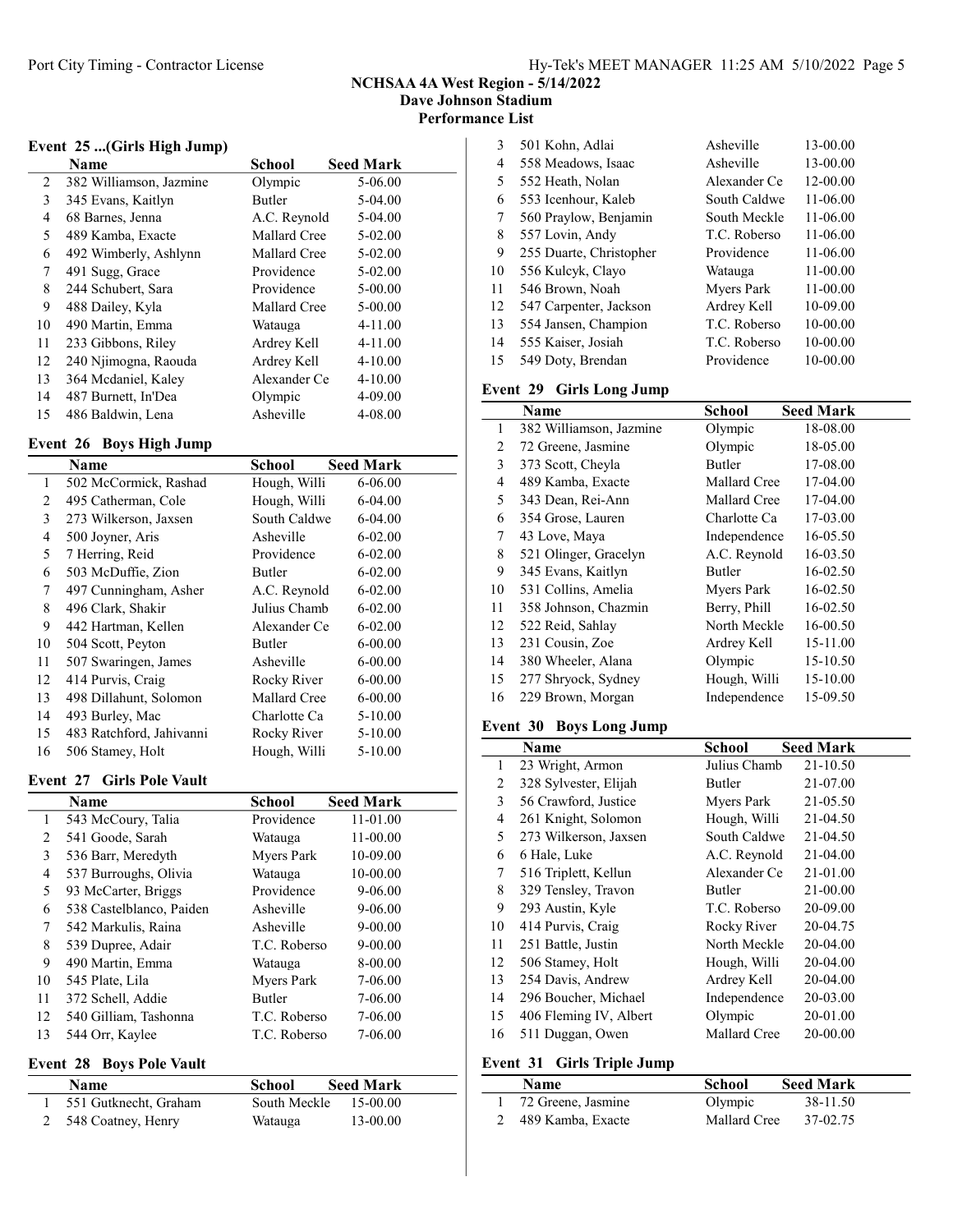## NCHSAA 4A West Region - 5/14/2022 Dave Johnson Stadium

Performance List

## Event 31 ...(Girls Triple Jump)

|    | Name                     | School        | <b>Seed Mark</b> |
|----|--------------------------|---------------|------------------|
| 3  | 354 Grose, Lauren        | Charlotte Ca  | 37-01.50         |
| 4  | 80 Brown, Arianna        | Mallard Cree  | 36-11.00         |
| 5  | 520 Green, Keza          | Olympic       | 36-04.00         |
| 6  | 522 Reid, Sahlay         | North Meckle  | 35-02.00         |
| 7  | 379 Wallace, Aniyah      | <b>Butler</b> | 34-10.50         |
| 8  | 521 Olinger, Gracelyn    | A.C. Revnold  | 34-08.50         |
| 9  | 486 Baldwin, Lena        | Asheville     | 34-07.50         |
| 10 | 386 Bitting, Nyla        | Olympic       | 34-07.50         |
| 11 | 421 Deal, Heather        | South Caldwe  | 34-06.00         |
| 12 | 492 Wimberly, Ashlynn    | Mallard Cree  | 34-05.00         |
| 13 | 352 Graves-Murray, Madis | <b>Butler</b> | 34-04.50         |
| 14 | 427 Montgomery, Camille  | Rocky River   | 34-03.00         |
| 15 | 350 Gilliam, Allayjah    | Asheville     | 34-01.75         |
| 16 | 229 Brown, Morgan        | Independence  | 34-00.50         |

## Event 32 Boys Triple Jump

|    | Name                    | <b>School</b> | <b>Seed Mark</b> |
|----|-------------------------|---------------|------------------|
| 1  | 328 Sylvester, Elijah   | Butler        | 44-04.00         |
| 2  | 273 Wilkerson, Jaxsen   | South Caldwe  | 44-02.00         |
| 3  | 56 Crawford, Justice    | Mvers Park    | 43-06.00         |
| 4  | 511 Duggan, Owen        | Mallard Cree  | 43-06.00         |
| 5  | 294 Avery, Joshua       | Asheville     | 42-07.00         |
| 6  | 508 Brown, Chris        | South Meckle  | 42-01.00         |
| 7  | 516 Triplett, Kellun    | Alexander Ce  | 42-01.00         |
| 8  | 23 Wright, Armon        | Julius Chamb  | 42-00.00         |
| 9  | 316 Montgomery, Cavalli | A.C. Reynold  | 41-06.00         |
| 10 | 501 Kohn, Adlai         | Asheville     | 41-04.50         |
| 11 | 506 Stamey, Holt        | Hough, Willi  | 40-09.00         |
| 12 | 293 Austin, Kyle        | T.C. Roberso  | 40-09.00         |
| 13 | 510 Coddrington, Tre    | Asheville     | 40-04.00         |
| 14 | 512 Railey, Josiaih     | Watauga       | 39-09.75         |
| 15 | 254 Davis, Andrew       | Ardrey Kell   | 39-08.00         |
| 16 | 444 Hines, Nasir        | Rocky River   | 39-08.00         |

### Event 33 Girls Discus Throw

|    | Name                     | School        | <b>Seed Mark</b> |
|----|--------------------------|---------------|------------------|
| 1  | 568 Brown, Deborah       | Hough, Willi  | 130-08           |
| 2  | 571 Dulaney, Macy        | Mallard Cree  | 126-03           |
| 3  | 570 Davis, Devon         | North Meckle  | 124-01           |
| 4  | 587 Williams, Kyla       | <b>Butler</b> | 119-11           |
| 5  | 576 Jefferson, Alexandra | Rocky River   | 117-04           |
| 6  | 566 Bolick, Gracie       | Asheville     | 115-04           |
| 7  | 569 Daily, Tamya         | Mallard Cree  | 111-02.50        |
| 8  | 572 Gardner, Peyton      | Ardrey Kell   | 110-02           |
| 9  | 575 Hakim, Nyelah        | Olympic       | 109-04           |
| 10 | 537 Burroughs, Olivia    | Watauga       | 109-02           |
| 11 | 573 Glover, Tyler        | Ardrey Kell   | 106-08           |
| 12 | 579 Scales, Aniyah       | Olympic       | 102-08           |
| 13 | 583 Thompson, Adina      | North Meckle  | 102-06           |
| 14 | 586 Wells, Sydney        | Olympic       | 100-08           |
| 15 | 585 Ward, Alyssa         | Berry, Phill  | 95-04            |
| 16 | 567 Bridges, Taneese     | Julius Chamb  | 88-07            |

## Event 34 Boys Discus Throw

|    | Name                     | <b>School</b> | <b>Seed Mark</b> |
|----|--------------------------|---------------|------------------|
| 1  | 595 Burch, Jeremiah      | Olympic       | 156-01           |
| 2  | 601 Guest, Brandon       | A.C. Reynold  | 144-03           |
| 3  | 615 Rand, Christian      | North Meckle  | 142-07           |
| 4  | 604 Hudson, Preston      | Alexander Ce  | 140-08           |
| 5  | 617 Stanley, Jake        | T.C. Roberso  | 137-05           |
| 6  | 598 Glover, Jordan       | Ardrey Kell   | 136-06           |
| 7  | 608 Lasher, Chad         | Alexander Ce  | 135-03           |
| 8  | 618 Sullivan, Joseph     | Myers Park    | 135-03           |
| 9  | 616 Richardson, Cliff    | Olympic       | 134-09           |
| 10 | 55 Coleman, Devin        | Providence    | 133-11           |
| 11 | 614 Ramirez, Austin      | A.C. Reynold  | 131-01           |
| 12 | 603 Hill, Evan           | Olympic       | 129-01           |
| 13 | 609 Lutabingwa, Jonathan | Watauga       | 127-06           |
| 14 | 605 Jones, Don           | Asheville     | 126-07           |
| 15 | 621 Young, Solomon       | Myers Park    | 126-01           |
| 16 | 525 Almeida, Kyle        | Ardrey Kell   | 124-03           |

## Event 35 Girls Shot Put

|    | Name                     | School        | <b>Seed Mark</b> |
|----|--------------------------|---------------|------------------|
| 1  | 588 Brigman, Jada        | Olympic       | 42-01.00         |
| 2  | 573 Glover, Tyler        | Ardrey Kell   | 40-06.50         |
| 3  | 571 Dulaney, Macy        | Mallard Cree  | 39-01.00         |
| 4  | 584 Townsend, Amber      | Rocky River   | 37-08.75         |
| 5  | 566 Bolick, Gracie       | Asheville     | 37-07.75         |
| 6  | 576 Jefferson, Alexandra | Rocky River   | 36-07.00         |
| 7  | 579 Scales, Aniyah       | Olympic       | 35-04.00         |
| 8  | 587 Williams, Kyla       | <b>Butler</b> | 34-07.00         |
| 9  | 586 Wells, Sydney        | Olympic       | 34-06.00         |
| 10 | 589 Daily, Kyla          | Mallard Cree  | 34-03.00         |
| 11 | 421 Deal, Heather        | South Caldwe  | 33-09.00         |
| 12 | 570 Davis, Devon         | North Meckle  | 33-07.00         |
| 13 | 592 Hayes, Madison       | South Meckle  | 32-09.50         |
| 14 | 568 Brown, Deborah       | Hough, Willi  | 32-06.00         |
| 15 | 590 Earley, Alysha       | Alexander Ce  | 32-01.00         |
| 16 | 537 Burroughs, Olivia    | Watauga       | 31-09.00         |

## Event 36 Boys Shot Put

|    | Name                   | School       | <b>Seed Mark</b> |
|----|------------------------|--------------|------------------|
| 1  | 595 Burch, Jeremiah    | Olympic      | 52-02.00         |
| 2  | 621 Young, Solomon     | Myers Park   | 49-06.00         |
| 3  | 598 Glover, Jordan     | Ardrey Kell  | 49-03.00         |
| 4  | 627 Lloyd, Zavion      | Olympic      | 48-04.00         |
| 5  | 632 Richardson, Torrie | Olympic      | 47-09.00         |
| 6  | 622 Barnett, Russell   | A.C. Reynold | 47-08.00         |
| 7  | 614 Ramirez, Austin    | A.C. Reynold | 45-11.00         |
| 8  | 628 Mays, Norell       | Mallard Cree | 45-02.00         |
| 9  | 601 Guest, Brandon     | A.C. Reynold | 45-01.00         |
| 10 | 620 Watson, Noah       | Providence   | 44-10.50         |
| 11 | 608 Lasher, Chad       | Alexander Ce | 44-01.50         |
| 12 | 634 Watson, Khyler     | Ardrey Kell  | 44-01.00         |
| 13 | 599 Graham, Trevion    | Rocky River  | 43-11.00         |
| 14 | 615 Rand, Christian    | North Meckle | 43-09.00         |
| 15 | 606 Kendal, Tate       | Providence   | 43-06.00         |